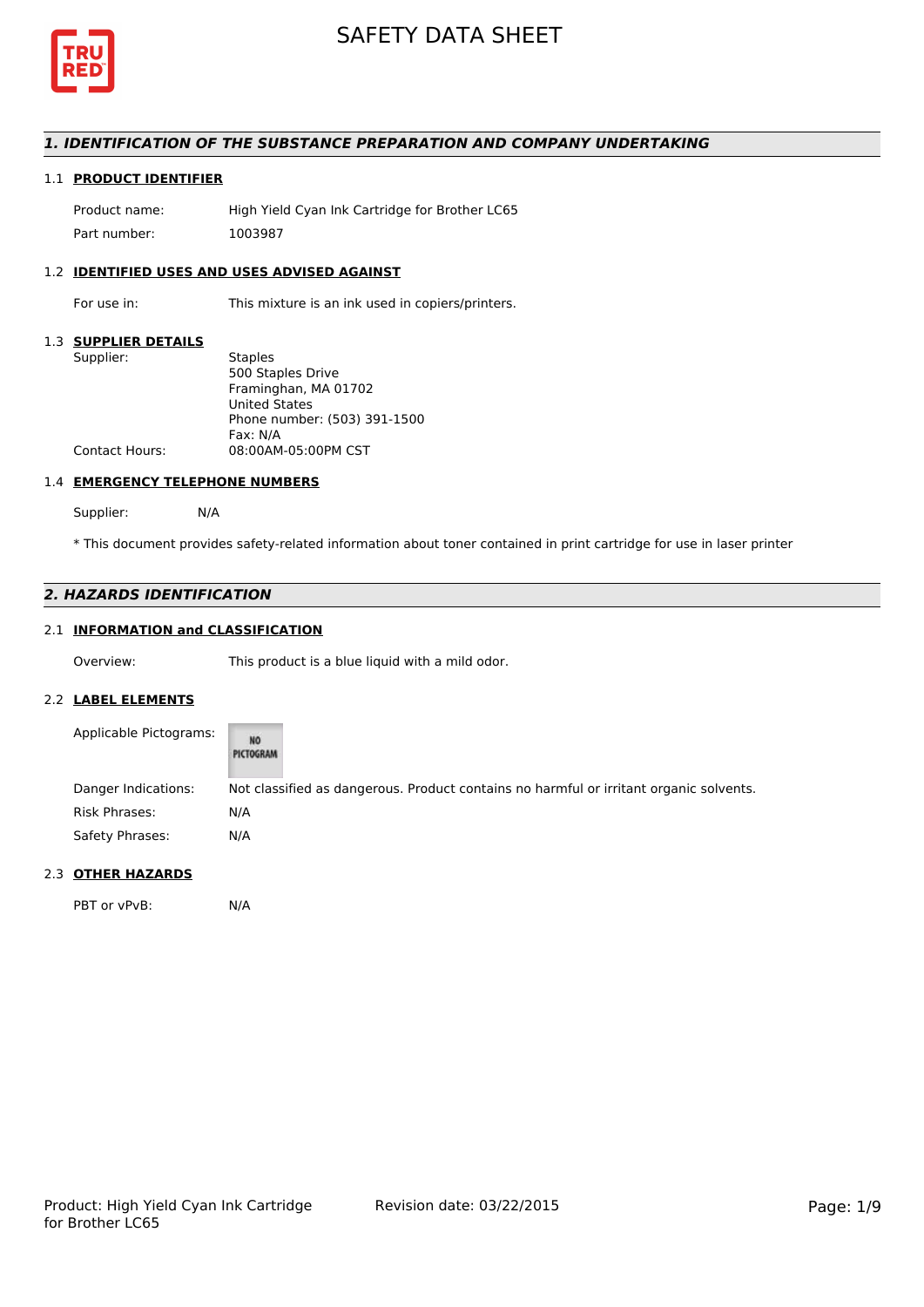

## *3. COMPOSITION / INFORMATION ON INGREDIENTS*

| Ingredients                      | <b>CAS number</b>   | Weight %     | <b>OSHA</b><br><b>PEL</b> | <b>ACGIH</b><br><b>TLV</b> | Other |
|----------------------------------|---------------------|--------------|---------------------------|----------------------------|-------|
| Water Soluble Dyes               | <b>TRADE SECRET</b> | Proprietary  |                           |                            |       |
| <b>Modifiers and Auxiliaries</b> | <b>TRADE SECRET</b> | Proprietary  |                           |                            |       |
| (tensides)                       |                     |              |                           |                            |       |
| <b>Glycol Mixtures</b>           | 107-21-1/ 111-46-6  | less than 25 |                           |                            |       |

# The Full Text for all R-Phrases are Displayed in Section 16

## **COMPOSITION COMMENTS**

The Data Shown is in accordance with the latest Directives.

This section provides composition information for the toner powder contained in specially designed container inside of the print cartridge.

## *4. FIRST-AID MEASURES*

## 4.1 **FIRST AID MEASURES**

## 4.1.1 **FIRST AID INSTRUCTIONS BY RELEVANT ROUTES OF EXPOSURE**

| Inhalation:   | N/A                                                                                                                                                                                                                                                                                                    |
|---------------|--------------------------------------------------------------------------------------------------------------------------------------------------------------------------------------------------------------------------------------------------------------------------------------------------------|
| Eye contact:  | Flush eyes with water while lifting the upper and lower lids. Get medical attention if irritation<br>persists.                                                                                                                                                                                         |
| Skin contact: | Remove contaminated clothing. Wash contact area thoroughly with soap and water. Get medical<br>attention if irritation develops and persists. Launder contaminated clothing before reuse.                                                                                                              |
| Ingestion:    | Call a poison control center or doctor immediately for treatment advice. If conscious, give one 8<br>ounce glass of water to dilute. DO NOT induce vomiting unless directed by medical personnel. Do<br>not give anything by mouth to or induce vomiting in a person who is unconscious or convulsing. |

## 4.1.2 **ADDITIONAL FIRST AID INFORMATION**

Additional first aid information: N/A Immediate Medical Attention Required: N/A

## 4.2 **SYMPTOMS AND EFFECTS**

Acute Symptoms from Exposure: N/A Delayed Symptoms from Exposure: N/A

## 4.3 **IMMEDIATE SPECIAL TREATMENT OR EQUIPMENT REQUIRED**

N/A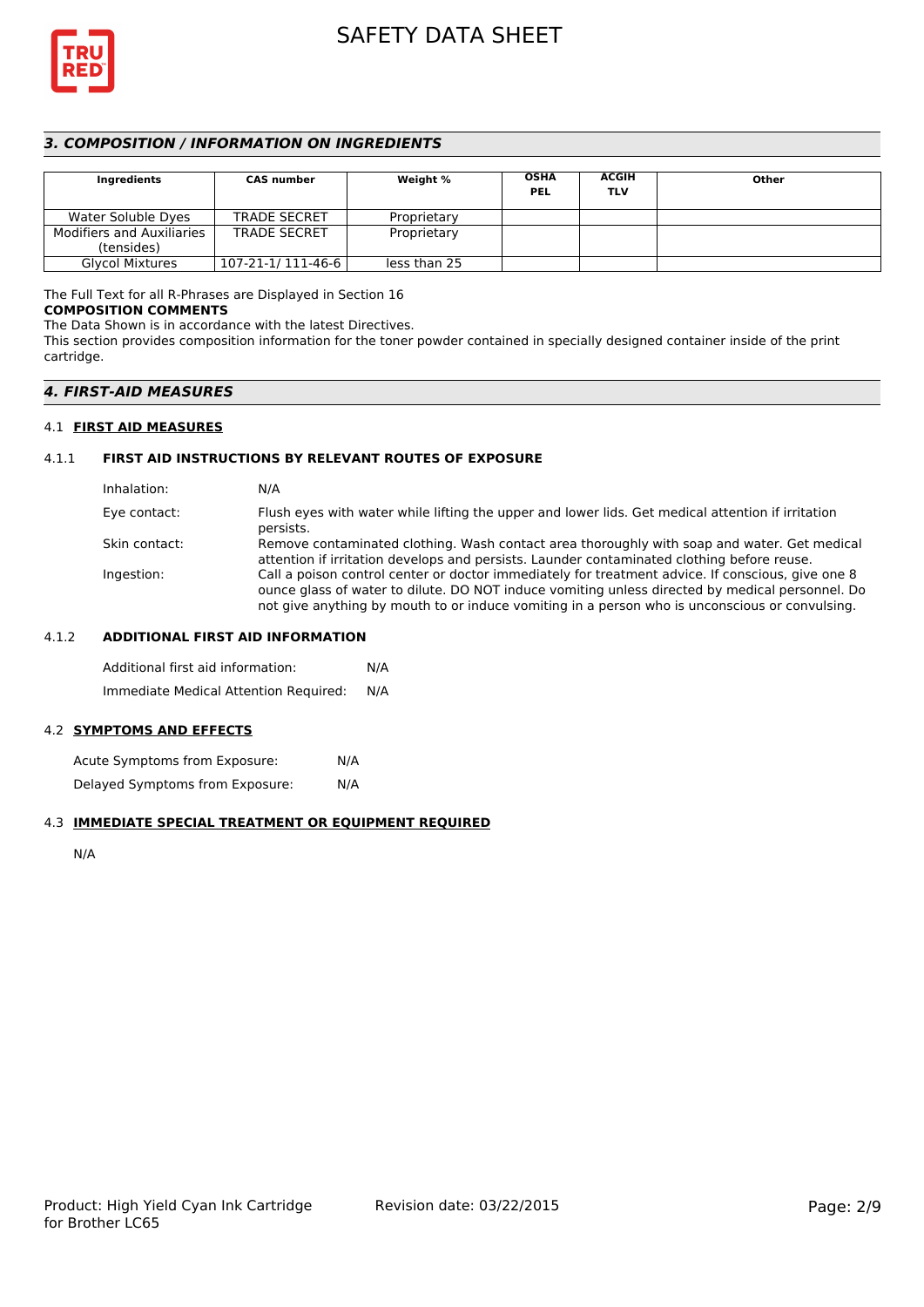

## *5. FIRE-FIGHTING MEASURES*

#### 5.1 **EXTINGUISHING MEDIA**

Recommended Extinguishing Media: Use media appropriate to the surrounding fire. Extinguishing Media Not to be Used: None known.

## 5.2 **SPECIAL HAZARD**

Unusual Fire/Explosion Hazards: None known. Extinguishing Media Not to be Used: None known.

#### 5.3 **ADVICE FOR FIRE FIGHTERS**

Avoid inhalation of smoke. Wear protective cloting an wear self-contained breathing apparatus

#### *6. ACCIDENTAL RELEASE MEASURES*

#### 6.1 **PERSONAL PRECAUTIONS, PROTECTIVE EQUIPMENT AND EMERGENCY PROCEDURES**

### 6.1.1 **PRECAUTIONS FOR NON-EMERGENCY PERSONNEL**

PERSONAL PROTECTIVE EQUIPMENT: Select in accordance with OSHA 1910.134 and good Industrial Hygiene practice. PROTECTIVE CLOTHING: Use personal protective equipment to minimize exposure to skin and eye.

#### 6.1.2 **ADDITIONAL FIRST AID INFORMATION**

Avoid contact with eyes, skin and clothing. Avoid breathing vapors. Use with adequate ventilation. Remove and launder contaminated clothing before re-use. Wash thoroughly after handling and before eating, drinking, smoking or using toilet facilities.

## 6.1.3 **PERSONAL PROTECTION**

Wear personal protective equipment as described in Section 8.

#### 6.2 **ENVIRONMENTAL PRECAUTIONS**

Regulatory Information: Keep product out of sewers and watercourses.

## 6.3 **METHODS AND MATERIAL FOR CONTAINMENT AND CLEANUP**

Spill or Leak Cleanup Procedures: Wear appropriate protective clothing as described in Section 6.1.1. Dike spill and absorb with inert material. Collect into closable containers for proper disposal. Flush area with plenty of water. Report spill as required by local and federal regulations.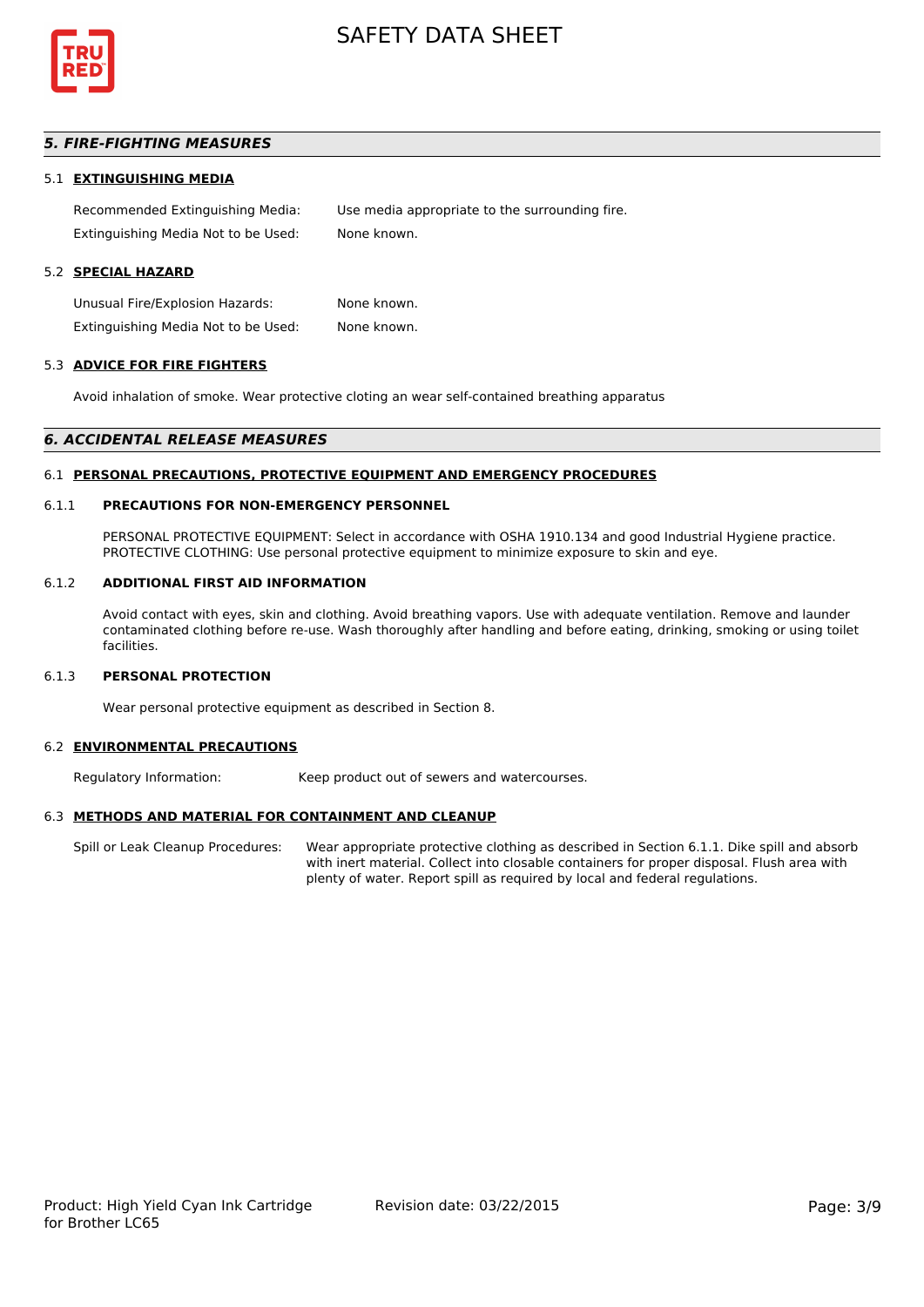

## *7. HANDLING AND STORAGE*

#### 7.1 **PRECAUTIONS FOR SAFE HANDLING**

Recommendations for Handling: No special precautions when used as intended. Keep containers closed, avoid creating dust. Keep away from ignition sources. Advice on General Hygiene: Never eat, drink or smoke in work areas. Practice good personal hygiene after using this material, especially before eating, drinking, smoking, using the restroom, or applying cosmetics.

## 7.2 **CONDITIONS FOR SAFE STORAGE**

Avoid high temperatures, >100°F/32°C

#### 7.3 **SPECIFIC END USES**

Printing devices

#### *8. EXPOSURE CONTROLS/PERSONAL PROTECTION*

#### 8.1 **CONTROL PARAMETERS**

The best protection is to enclose operations and/or provide local exhaust ventilation at the site of chemical release in order to maintain airborne concentrations of the product below OSHA PELs (See Section 3). Local exhaust ventilation is preferred because it prevents contaminant dispersion into the work area by controlling it at its source.

#### 8.2 **EXPOSURE CONTROLS**

#### **Respiratory protection:**

IMPROPER USE OF RESPIRATORS IS DANGEROUS. Seek professional advice prior to respirator selection and use. Follow OSHA respirator regulations (29 CFR 1910.134 and 1910.137) and, if necessary, wear a NIOSH approved respirator. Select respirator based on its suitability to provide adequate worker protection for given work conditions, levels of airborne contamination, and sufficient levels of oxygen.

#### **Eye/Face Protection:**

Contact lenses are not eye protective devices. Appropriate eye protection must be worn instead of, or in conjunction with contact lenses.

#### **Hand/Skin Protection:**

For emergency or non-routine operations (cleaning spills, reactor vessels, or storage tanks), wear an SCBA. WARNING! Air purifying respirators do not protect worker in oxygen deficient atmospheres.

## **Additional Protection:**

N/A

## **Protective Clothing and Equipment:**

Wear chemically protective gloves, boots, aprons, and gauntlets to prevent prolonged or repeated skin contact. Wear splashproof chemical goggles and face shield when working with liquid, unless full face piece respiratory protection is worn.

#### **Safety Stations:**

Make emergency eyewash stations, safety/quick-drench showers, and washing facilities available in work area.

#### **Contaminated Equipment:**

Separate contaminated work clothes from street clothes. Launder before reuse. Remove material from your shoes and clean personal protective equipment. Never take home contaminated clothing.

## **Comments:**

Never eat, drink or smoke in work areas. Practice good personal hygiene after using this material, especially before eating, drinking, smoking, using the restroom, or applying cosmetics.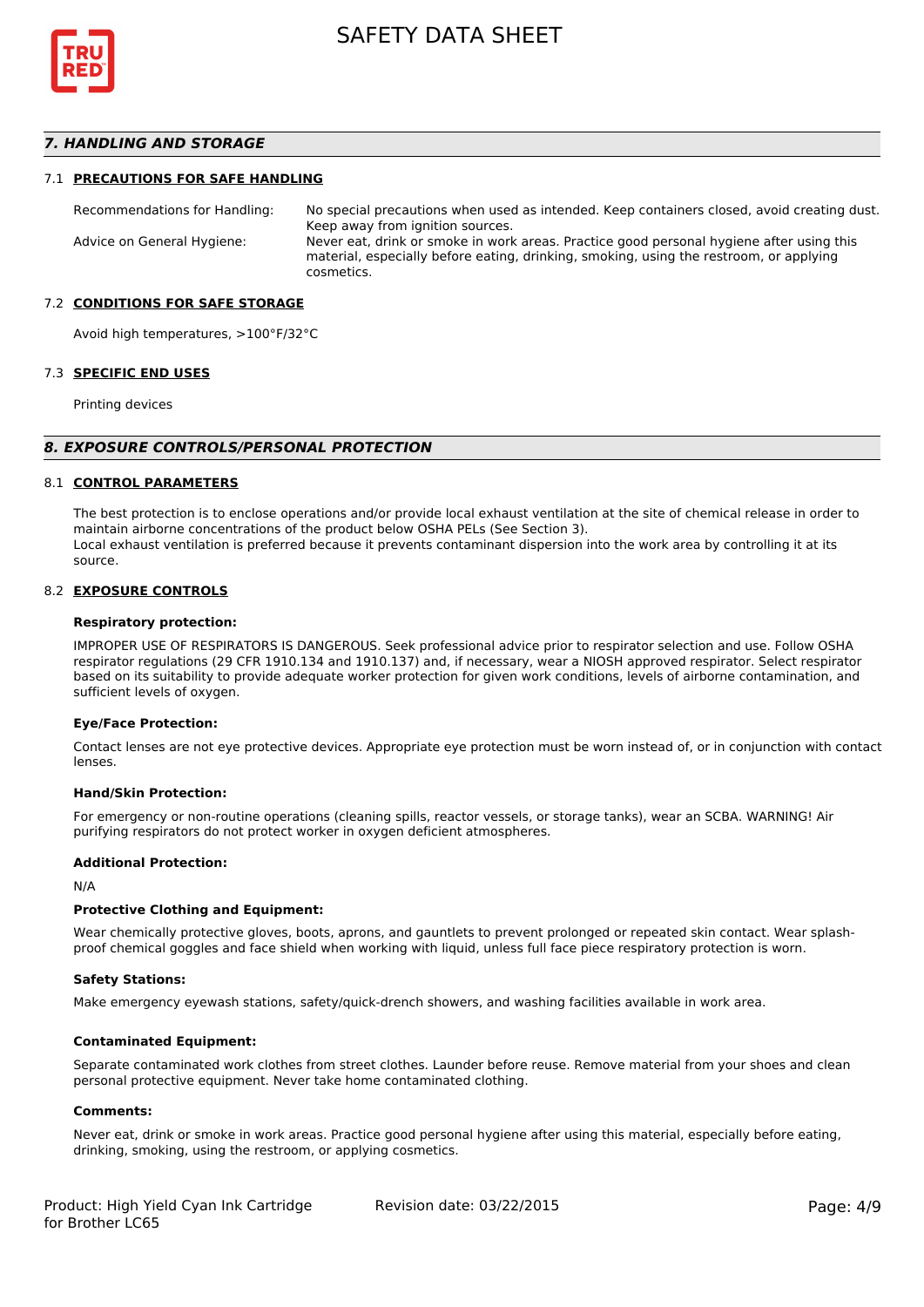

# *9. PHYSICAL AND CHEMICAL PROPERTIES*

# 9.1 **DETAIL INFORMATION**

| Physical state:            | APPEARANCE: Blue liquid. |
|----------------------------|--------------------------|
| Color:                     | Cyan                     |
| Odor:                      | Mild odor.               |
| Odor threshold:            | N/A                      |
|                            |                          |
| Boiling point:             | $200^{\circ}$ F          |
| Melting point:             | N/A                      |
| Flash point:               | None                     |
| Explosion limits:          | N/A                      |
| Relative density:          | N/A                      |
| Auto-ignition temperature: | N/A                      |
|                            |                          |

## 9.2 **OTHER INFORMATION**

SPECIFIC GRAVITY (H20=1): 1.01 – 1.05. VAPOR PRESSURE: Not available. VAPOR DENSITY (Air=1): Heavier than air. SOLUBILITY IN WATER: Complete. FREEZING POINT: Not available. COEFFICIENT of WATER/OIL: Not available. EVAPORATION RATE: > Butyl Acetate. pH: 6.5 - 7.5.

## *10. CHEMICAL STABILITY AND REACTIVITY*

#### 10.1 **Reactivity:**

| <b>Reactivity Hazards:</b>     | None                                                                                                           |
|--------------------------------|----------------------------------------------------------------------------------------------------------------|
| Data on Mixture Substances:    | None                                                                                                           |
| 10.2 Chemical Stability:       | The product is stable. Under normal conditions of storage and use, hazardous<br>polymerisation will not occur. |
| 10.3 Hazardous Polymerization: | Stable under conditions of normal use.                                                                         |
| 10.4 Conditions to Avoid:      | Keep away from heat, flame, sparks and other ignition sources.                                                 |
| 10.5 Incompatible Materials:   | Strong oxidising materials                                                                                     |
| 10.6 Hazardous Decomposition:  | Will not occur.                                                                                                |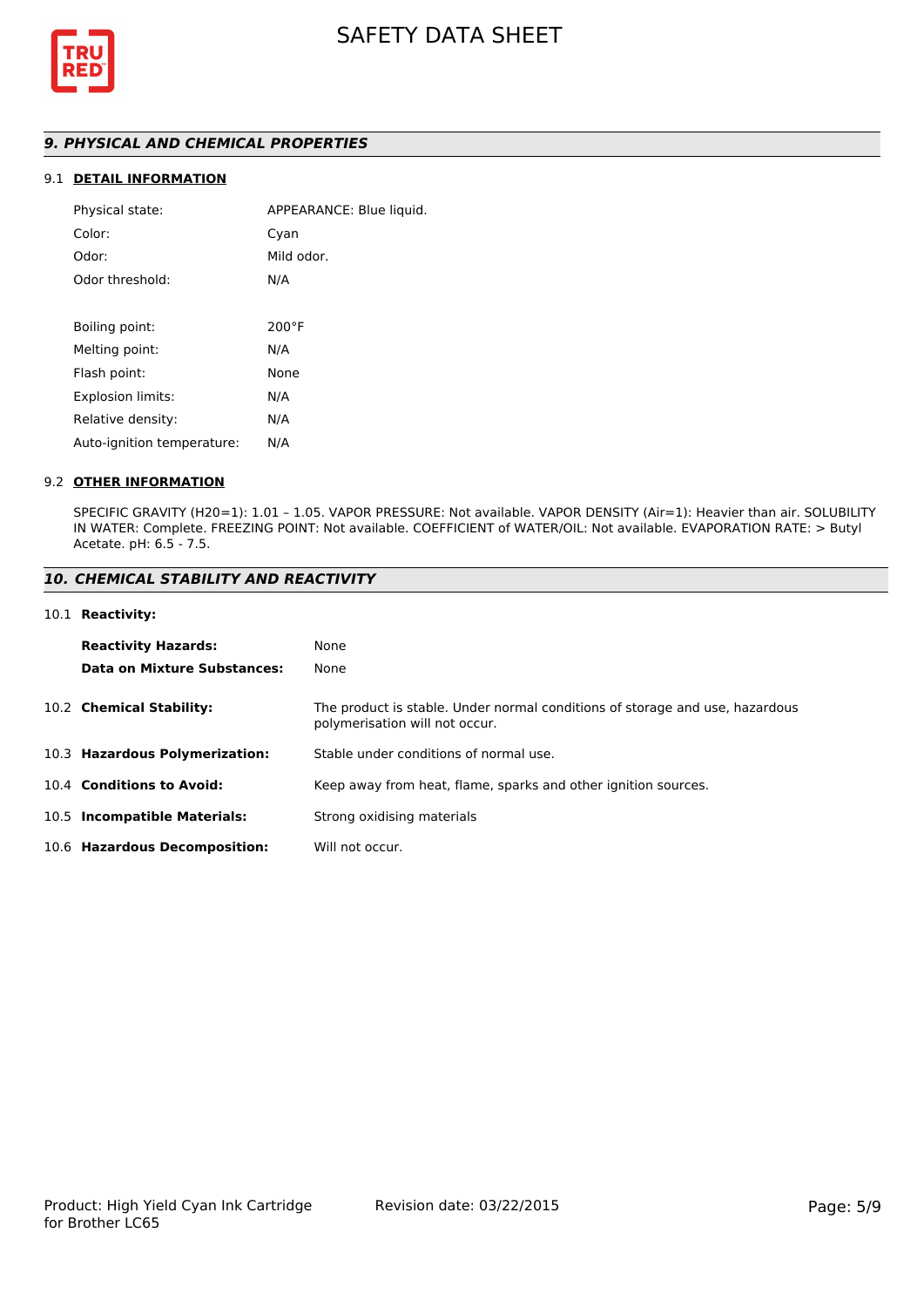

## *11. INFORMATION ON TOXICOLOGICAL EFFECT*

| <b>Mixtures:</b>                   | N/A |
|------------------------------------|-----|
| <b>Acute Toxicity:</b>             | N/A |
| <b>Skin Corrosion/Irritation:</b>  | N/A |
| <b>Serious Eye Damage:</b>         | N/A |
| Inhalation:                        | N/A |
| <b>Sensitization:</b>              | N/A |
| <b>Mutagenicity:</b>               | N/A |
| Carcinogenicity:                   | N/A |
| <b>Reproductive Toxicity:</b>      | N/A |
| <b>STOT - Single Exposure:</b>     | N/A |
| <b>STOT - Multiple Exposure:</b>   | N/A |
| Ingestion:                         | N/A |
| <b>Hazard Class Information:</b>   | N/A |
| <b>Mixture on Market Data:</b>     | N/A |
| Symptoms:                          | N/A |
| <b>Delayed/Immediate Effects:</b>  | N/A |
| Test Data on Mixture:              | N/A |
| <b>Not Meeting Classification:</b> | N/A |
| <b>Routes of Exposure:</b>         | N/A |
| <b>Interactive Effects:</b>        | N/A |
| <b>Absence of Specific Data:</b>   | N/A |
| <b>Mixture vs Substance Data:</b>  | N/A |
|                                    |     |

## *12. ECOLOGICAL INFORMATION*

| 12.1 <b>Eco toxicity:</b>           | N/A |
|-------------------------------------|-----|
| 12.2 Degradability:                 | N/A |
| 12.3 Bioaccumulation Potential: N/A |     |
| 12.4 Mobility in Soil:              | N/A |
| 12.5 PBT & vPvB Assessment:         | N/A |
| 12.6 Other Adverse Effects:         | N/A |

# *13. DISPOSAL CONSIDERATIONS*

## **Disposal Information:**

 Dispose as a solid waste in accordance with local authority regulations. Empty container retains product residue.

## **Physical/Chemical Properties that affect Treatment:**

Symbol: This product is not classified as dangerous

Risk Phrases: This product is not classified according to the federal, state and local environmental regulations.

#### **Waste Treatment Information:**

Do not shred toner cartridge, unless dust-explosion prevention measures are taken. Finely dispersed particles may form explosive mixtures in air. Dispose of in compliance with federal, state, and local regulations.

## **Personal Protection Required:**

N/A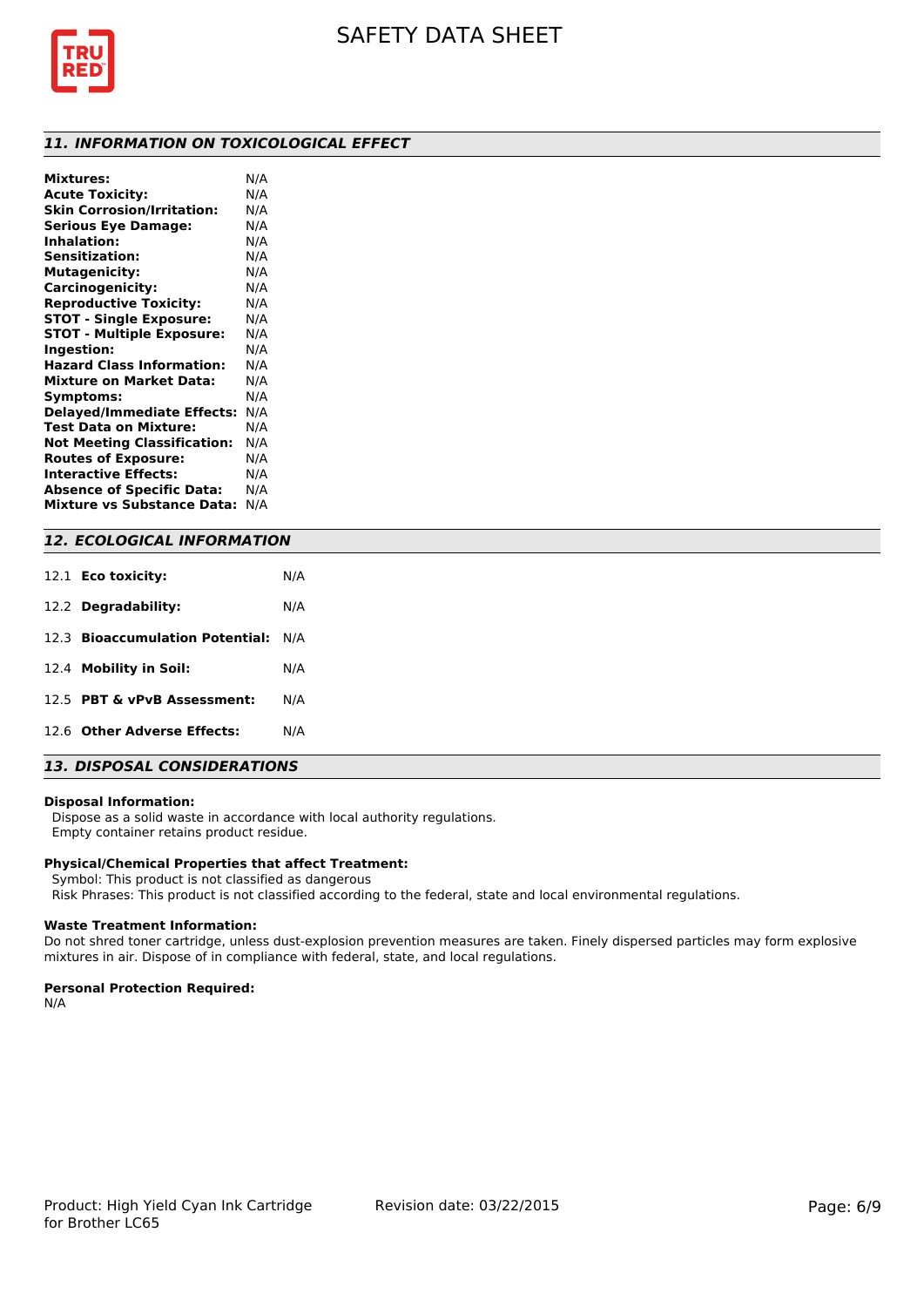



## *14. TRANSPORT INFORMATION*

|      | 14.1 <b>ID Number:</b>      | N/A                                             |
|------|-----------------------------|-------------------------------------------------|
|      | 14.2 Shipping Name:         | Not Regulated                                   |
|      | 14.3 Hazard Class:          | HMIS Rating: Health = 2 Fire = 0 Reactivity = 0 |
|      | 14.4 Packing Group:         | N/A                                             |
|      | 14.5 Environmental Hazards: | N/A                                             |
|      | 14.6 User Precautions:      | N/A                                             |
| 14.7 | <b>Bulk Transport:</b>      | N/A                                             |
|      |                             |                                                 |

## *15. REGULATORY INFORMATION*

15.1 **Regulatory Information:** OSHA HAZARD CLASSIFICATION: Product not tested. It is not considered to be toxic per 29CFR1910.1200 but is considered to be a skin/eye irritant.

**EPA Regulatory Information:** N/A

**CERCLA Reportable Quantity:** N/A

15.2 **Superfund Information:**

## **Hazard Categories:**

**Immediate:** N/A

**Delayed:** N/A

**Fire:** NFPA Rating: Health  $= 1$  Fire  $= 0$  Reactivity  $= 0$ 

**Pressure:** N/A

**Reactivity:** N/A

## **Section 302 - Extremely Hazardous:** N/A

**Section 311 - Hazardous:** Product not listed.

15.3 **State Regulations:** CALIFORNIA PROPOSITION 65 INFORMATION: None

15.4 **Other Regulatory Information:** CERCLA HAZARDOUS SUBSTANCE (40CFR 116): Not applicable.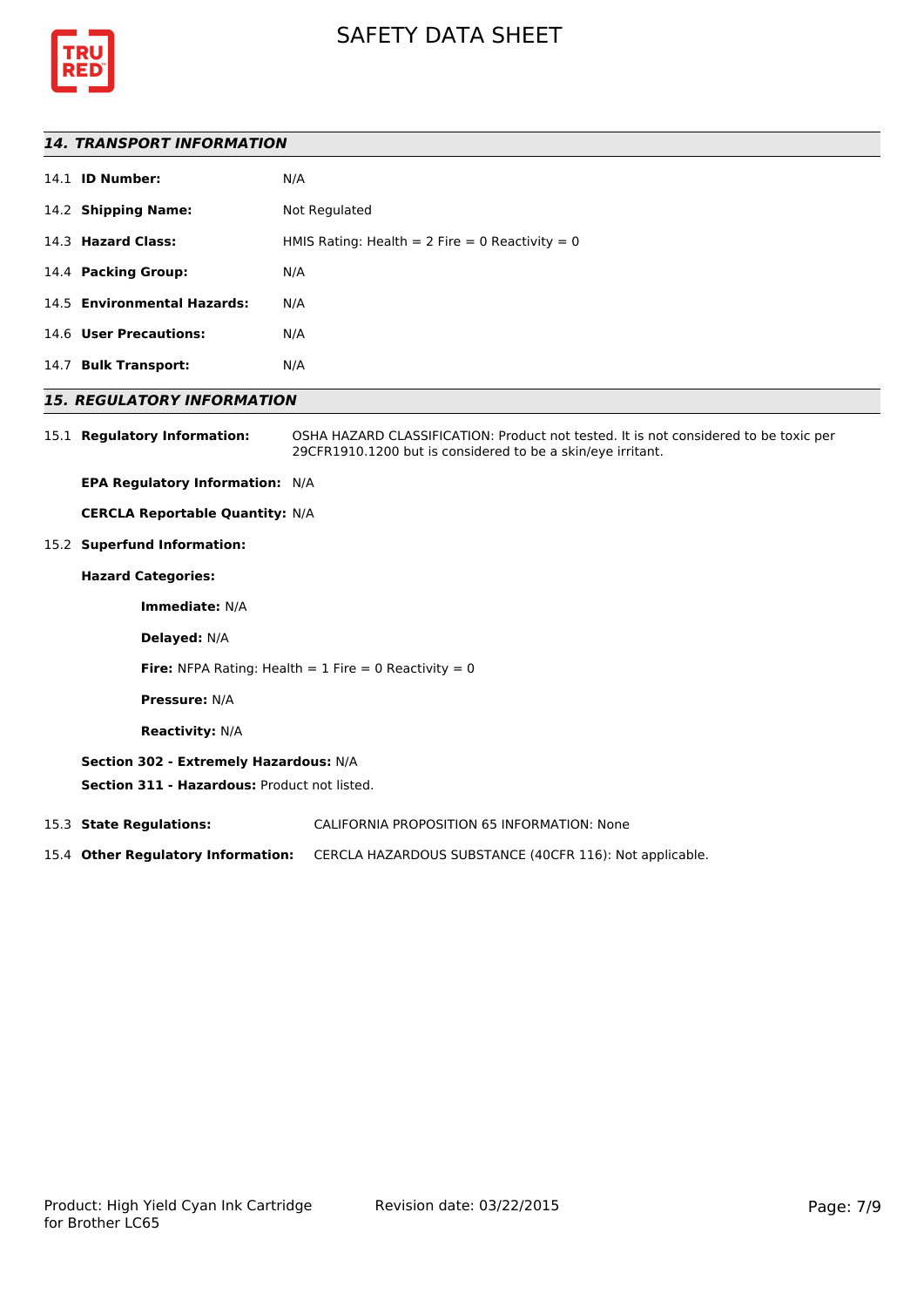

# *16. OTHER INFORMATION*

| <b>General Comments:</b>          | This information is based on our current knowledge. It should not therefore be construed as<br>guaranteeing specific properties of the products as described or their suitability for a particular<br>application |  |
|-----------------------------------|-------------------------------------------------------------------------------------------------------------------------------------------------------------------------------------------------------------------|--|
| <b>Creation Date of this SDS:</b> | 07/16/2019                                                                                                                                                                                                        |  |